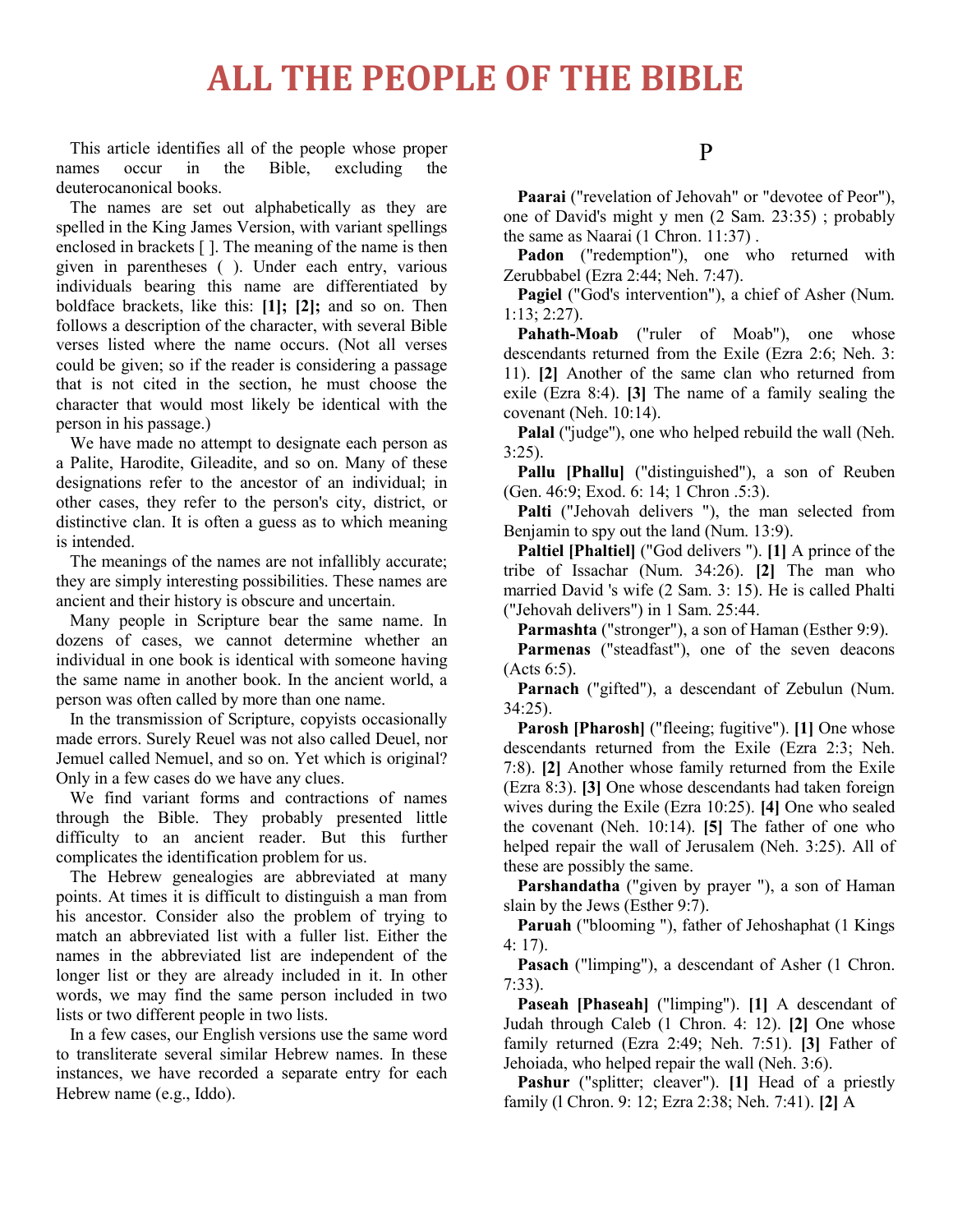## **ALL THE PEOPLE OF THE BIBLE**

priest who sealed the new covenant with God after the Exile (Neh. 10:3). **[3]** A priest, the" chief governor in the house of the Lord" who persecuted Jeremiah (Jer. 20:1- 6;·38: 1). **[4]** Son of Melchiah, a prince of Judah (Jer. 21:1; 38:1).

**Pathrusim** (a personification of the people of Pathros), a descendant of Mizraim (Gen. 10:14; 1 Chron. 1:12).

**Patrobas** ("paternal"), a Roman Christian (Rom. 16:14).

**Paul** (Latin, Paulus—"little"), a Pharisee who studied Jewish law under Gamaliel (Acts 21:39). He was converted and made an apostle to the Gentiles (Acts 26: 12-20). Perhaps he changed his name from Saul to Paul in humility. The Book of Acts tells of his missionary journeys.

**Pedahel** ("whom God redeems"), a prince of Naphtali (Num. 34:28).

**Pedahzur** ("the rock delivers"), father of Gamaliel (Num. 1: 10; 2:20).

**Pedaiah** ("Jehovah delivers"). **[1]** Father of Joel (1 Chron. 27:20). **[2]** Grandfather of King Josiah (2 Kings 23:36). **[3]** Son or grandson of Jeconiah (l Chron. 3:18- 19). **[4]** One who helped to rebuild the wall of Jerusalem (Neh. 3:25). **[5]** One who stood with Ezra when he read the Law (Neh. 8:4; 13:13). **[6]** A descendant of Benjamin (Neh. 11:7).

**Pekah** ("opening"), a usurper of the throne of Israel; he ruled for twenty years (2 Kings 15:25-31).

**Pekahiah** ("Jehovah watches"), son and successor of Menahem on the throne of Israel. He was murdered by Pekah (2 Kings 15:2226).

**Pelaiah** ("Jehovah is distinguished"). **[1]** A son of Elioenai (l Chron. 3:24). **[2]** A Levite who explained the Law when Ezra read it (Neh. 8:7). **[3]** A Levite who sealed the covenant (Neh. 10: 10); he may be the same as [2].

**Pelaliah** ("Jehovah judges"), a priest whose grandson dwelled in Jerusalem after the Exile (Neh. 11:12).

**Pelatiah** ("Jehovah delivers"). **[1]** One who sealed the new covenant with God after the Exile (Neh. 10:22). **[2]** A descendant of David (1 Chron. 3:21). **[3]** A captain of Simeon (1 Chron. 4:42-43). **[4]** A wicked prince seen in Ezekiel's vision (Ezek. 11:1, 13).

**Peleg [Phalec]** ("division"), son of Eber and ancestor of Christ (Gen. 10:25; 11:16; Luke 3:35).

**Pelet** ("deliverance"). **[1]** A son of Jahdai of the family of Caleb (1 Chron. 2:47). **[2]** One who joined David at Ziklag (1 Chron. 12:3).

**Peleth** ("flight; haste"). **[1]** Father of On (Num. 16: 1). **[2]** A son of Jonathan and a descendant of Pharez (l Chron. 2:33).

**Peninnah** ("coral; pearl"), second wife of Elkanah, father of Samuel (1 Sam. 1:2,4).

**Penuel** ("face of God"). **[1]** A descendant of Benjamin (l Chron. 8:25). **[2]** A chief or father of Gedar (1 Chron. 4:4).

**Peresh** ("separate"), son of Machir, son of Manasseh (1 Chron. 7:16).

**Perez [Phares; Pharez]** (''bursting through"), eldest son of Judah and an ancestor of Christ (1 Chron. 27:3; Neh. 11:4). He is also called Pharez {Gen. 38:29; 46: 12; Luke 3:33).

**Perida [Peruda]** ("separation"), one whose descendants returned from the Exile (Neh. 7:57; Ezra  $2:55$ ).

**Persis** ("Persian"), a Christian woman at Rome (Rom. 16: 12).

**Peruda**. *See* Perida.

Peter ("stone; rock"), a fisherman called to be an apostle of Christ. He became one of the leaders of the early church (Matt. 4: 18-20; 16:15-19; Acts 2). Christ changed this man's name from Simon to a name meaning "rock" (*Cephas* in Aramaic, Peter in Greek).

**Pethahiah** ("Jehovah opens up"). **[1]** A chief Levite in the time of David (l Chron. 24: 16). **[2]** A Levite having a foreign wife (Ezra 10:23). **[3]** A descendant of Judah (Neh. 11:24). **[4]** A Levite who regulated the devotions of the people after Ezra had finished reading the Law (Neh. 9:5).

**Pethuel** ("God's opening"), father of Joel the prophet (Joel 1:1).

**Peulthai** ("Jehovah's seed"), a son of Obed-edom and gatekeeper in the time of David (1 Chron. 26:5).

**Phalec**, Greek form of Peleg (q.v.).

**Phallu**. *See* Pallu.

**Phalti**. *See* Paltiel [2].

**Phaltiel.** *See* Paltiel.

**Phanuel** ("vision of God"), father of Anna (Luke  $2:36$ ).

**Pharaoh** ("inhabitant of the palace"). **[1]** Royal title of Egyptian kings, equivalent to our word king (Gen. 12:15; 37:36; Exod. 2:15; 1 Kings 3: 1; Isa. 19: 11). **[2]** Father of Bithia, wife of Mered (l Chron. 4:18).

**Phares**, Greek form of Perez (q. v .).

**Pharez**. *See* Perez.

**Pharosh**. *See* Parosh.

**Phaseah**. *See* Paseah.

**Phebe** ("shining"), a servant of the church at Corinth or Cenchrea who helped Paul (Rom. 16:1).

**Phichol** ("dark water"), a captain or captains of the army of Abimelech, king of the Philistines (Gen. 21:22; 26:26). Some scholars think this is not a proper name (nor Abimelech), but a Philistine military title. Abraham and Isaac journeyed to Gerar many years apart but yet both encountered an Abimelech and Phichol residing there. If these names are titles, that would help explain this puzzling situation. *See* Abimelech.